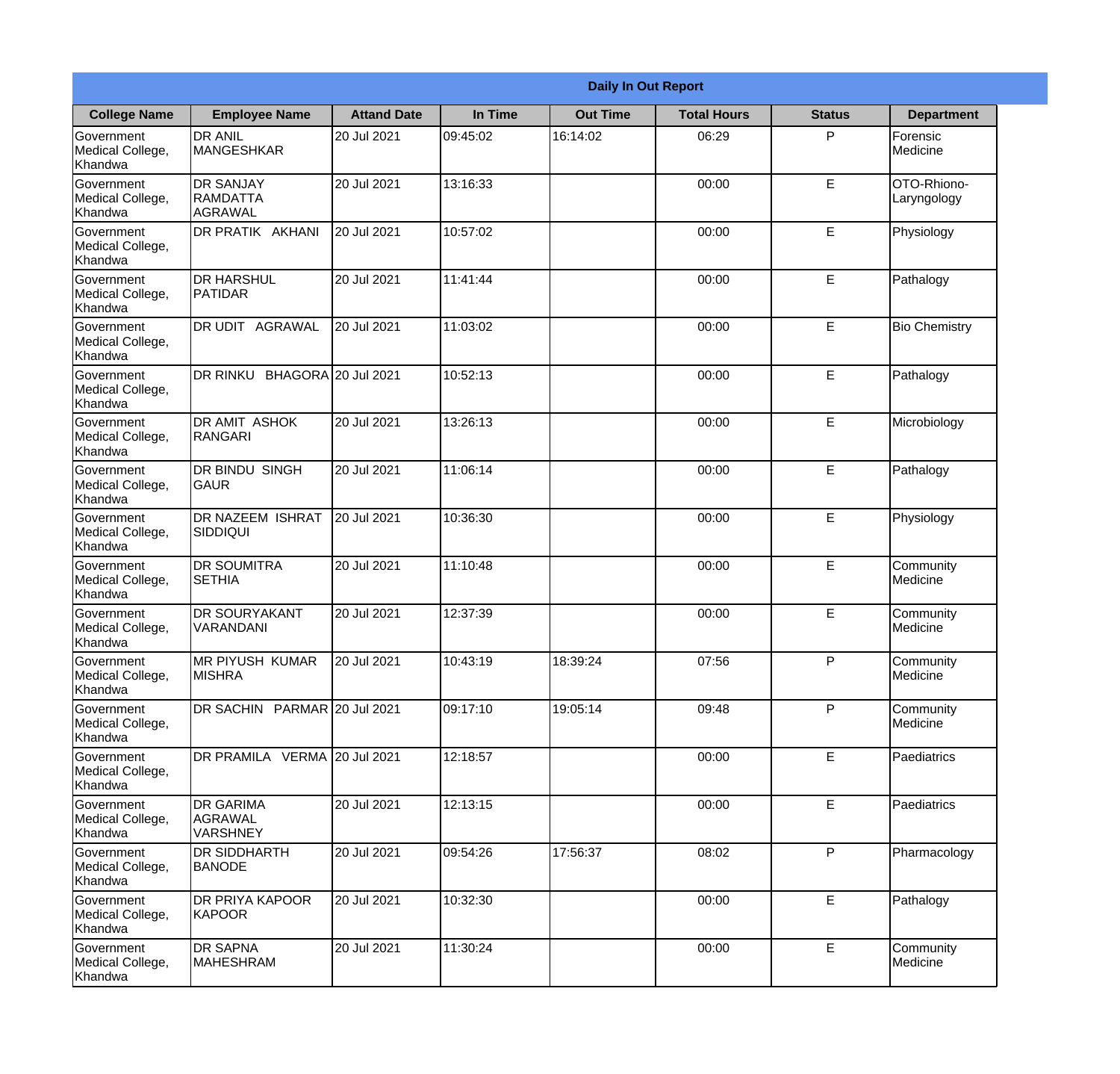| <b>Designation</b>                  | <b>Category</b>     |
|-------------------------------------|---------------------|
| Assistant Professor   Para Clinical |                     |
| Professor                           | Clinical            |
| Assistant Professor   Non Clinical  |                     |
| Assistant Professor   Para Clinical |                     |
| Associate Professor Non Clinical    |                     |
| Assistant Professor   Para Clinical |                     |
| Professor                           | Para Clinical       |
| Associate Professor Para Clinical   |                     |
| Professor                           | <b>Non Clinical</b> |
| Assistant Professor   Para Clinical |                     |
| Demonstrator/Tutor   Para Clinical  |                     |
| Statistician                        | Para Clinical       |
| Assistant Professor   Para Clinical |                     |
| Professor                           | Clinical            |
| Associate Professor Clinical        |                     |
| Associate Professor   Para Clinical |                     |
| Demonstrator/Tutor   Para Clinical  |                     |
| Associate Professor   Para Clinical |                     |

## **Daily In Out Report**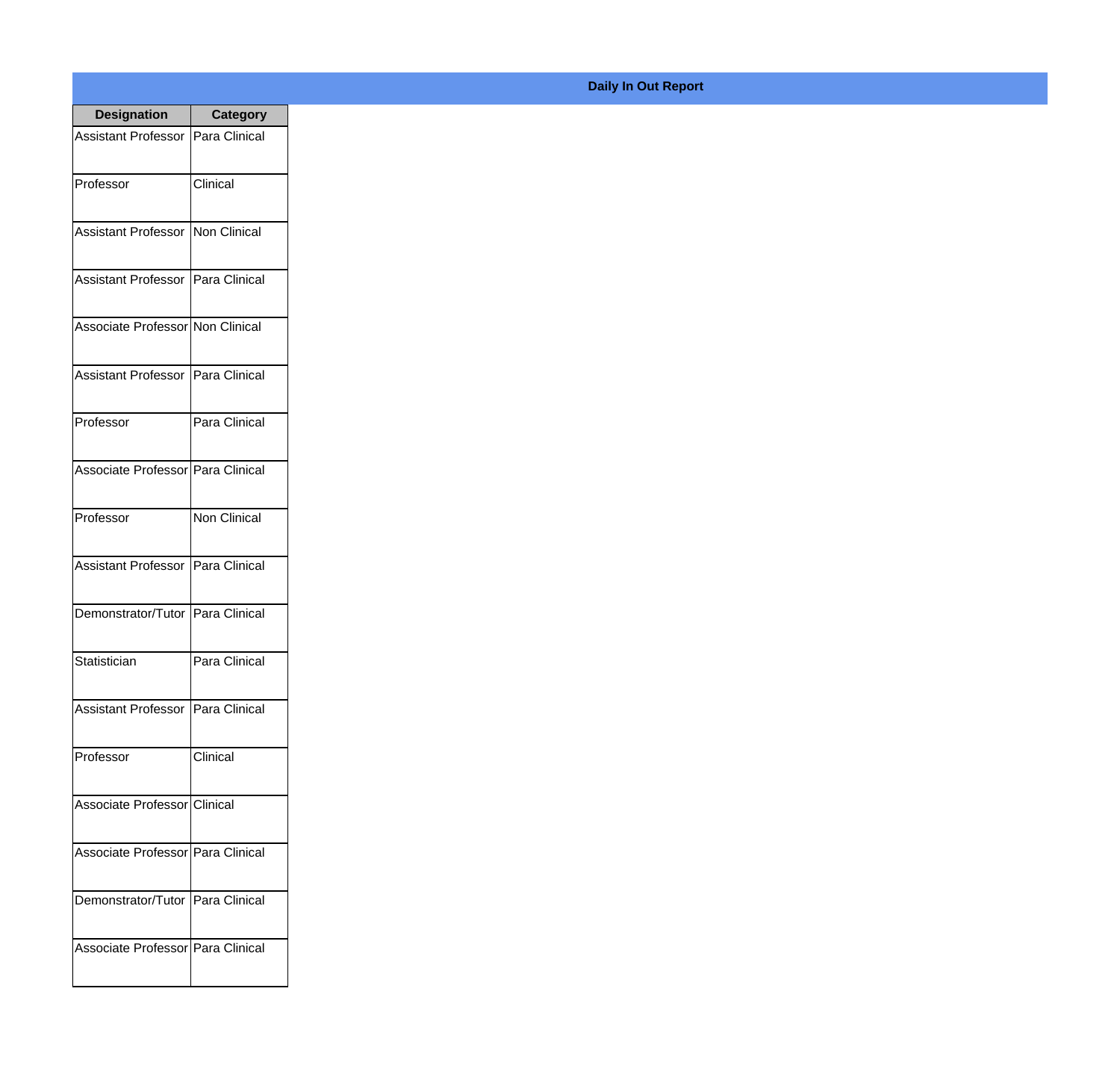|                                                  | <b>Daily In Out Report</b>                     |             |          |          |       |             |                         |  |
|--------------------------------------------------|------------------------------------------------|-------------|----------|----------|-------|-------------|-------------------------|--|
| <b>Government</b><br>Medical College,<br>Khandwa | DR RAKESH SINGH<br>HAZARI                      | 20 Jul 2021 | 14:35:11 |          | 00:00 | E           | Pathalogy               |  |
| Government<br>Medical College,<br>Khandwa        | <b>DR NISHA</b><br><b>KAITHWAS</b>             | 20 Jul 2021 | 10:26:39 | 13:29:51 | 03:03 | P           | Psychiatry              |  |
| <b>Government</b><br>Medical College,<br>Khandwa | DR SHAIKH M.KHALIQ 20 Jul 2021                 |             | 11:45:23 |          | 00:00 | E           | <b>Bio Chemistry</b>    |  |
| Government<br>Medical College,<br>Khandwa        | <b>DR SITARAM</b><br><b>SOLANKI</b>            | 20 Jul 2021 | 08:54:07 |          | 00:00 | $\mathsf E$ | Forensic<br>Medicine    |  |
| <b>Government</b><br>Medical College,<br>Khandwa | <b>DR RANJEET</b><br><b>BADOLE</b>             | 20 Jul 2021 | 10:48:09 |          | 00:00 | E           | <b>General Medicine</b> |  |
| Government<br>Medical College,<br>Khandwa        | <b>DR ASHOK</b><br><b>BHAUSAHEB NAJAN</b>      | 20 Jul 2021 | 11:07:32 | 11:07:41 | 00:00 | AB          | Forensic<br>Medicine    |  |
| <b>Government</b><br>Medical College,<br>Khandwa | <b>DR NITESHKUMAR</b><br>KISHORILAL<br>RATHORE | 20 Jul 2021 | 09:52:12 |          | 00:00 | E           | Pharmacology            |  |
| Government<br>Medical College,<br>Khandwa        | <b>DR PRIYESH</b><br><b>MARSKOLE</b>           | 20 Jul 2021 | 13:52:35 |          | 00:00 | E           | Community<br>Medicine   |  |
| Government<br>Medical College,<br>Khandwa        | <b>IDR SANGEETA</b><br><b>CHINCHOLE</b>        | 20 Jul 2021 | 11:07:20 |          | 00:00 | E           | Physiology              |  |
| Government<br>Medical College,<br>Khandwa        | <b>DR SATISH</b><br><b>CHANDEL</b>             | 20 Jul 2021 | 09:56:24 |          | 00:00 | E           | Pharmacology            |  |
| <b>Government</b><br>Medical College,<br>Khandwa | <b>DR MUKTESHWARI</b><br><b>GUPTA</b>          | 20 Jul 2021 | 09:56:42 |          | 00:00 | E           | Pharmacology            |  |
| Government<br>Medical College,<br>Khandwa        | <b>DR PURTI AGARWAL</b><br>SAINI               | 20 Jul 2021 | 10:48:14 |          | 00:00 | E           | Pathalogy               |  |
| Government<br>Medical College,<br>Khandwa        | DR YASHPAL RAY                                 | 20 Jul 2021 | 11:21:54 |          | 00:00 | E           | Anatomy                 |  |